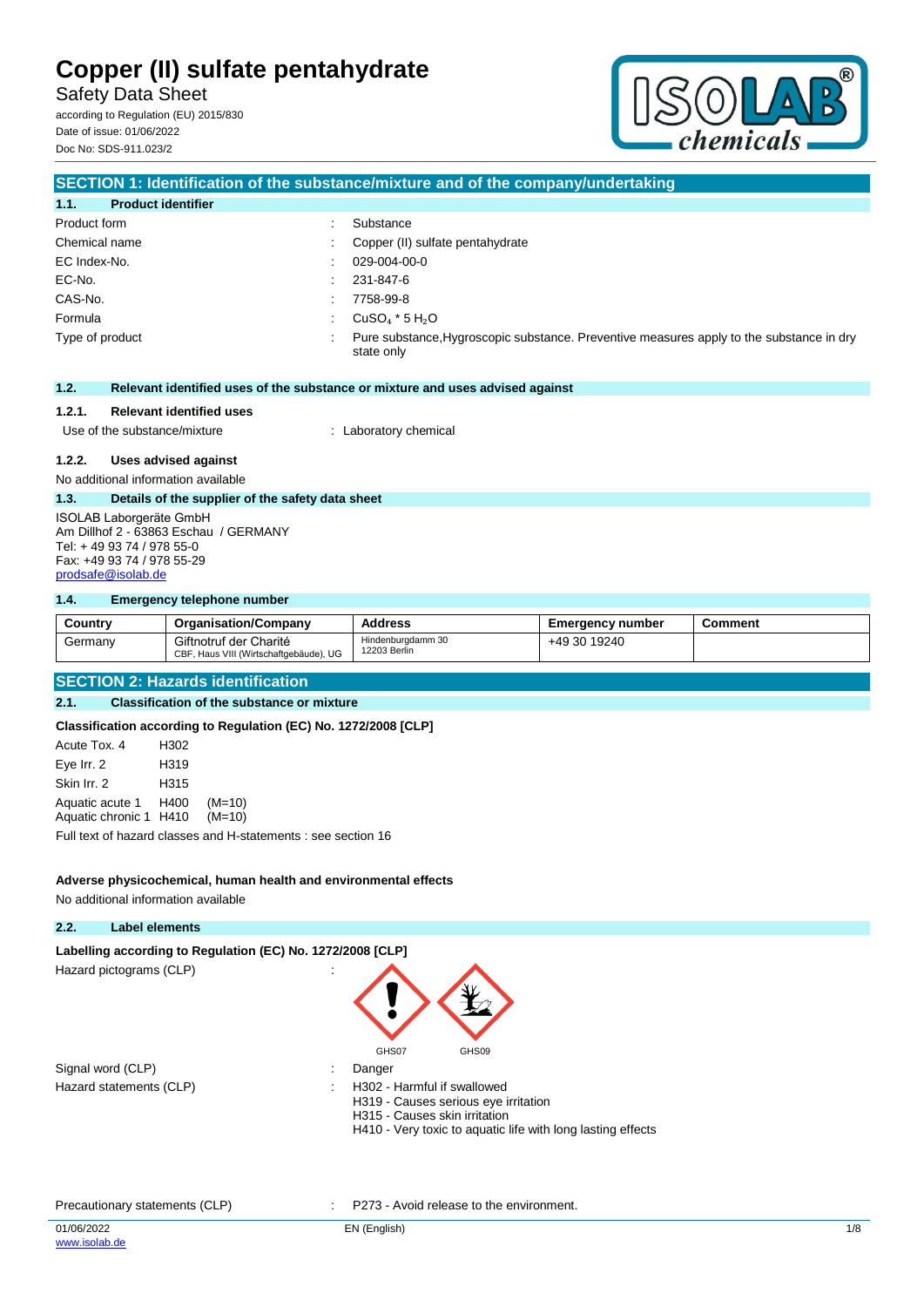Safety Data Sheet

according to Regulation (EU) 2015/830 Date of issue: 01/06/2022 Doc No: SDS-911.023/2



P302+P352 - IF ON SKIN: Wash with plenty of soap and water P305+P351+P338 - IF IN EYES: Rinse cautiously with water for several minutes. Remove contact lenses, if present and easy to do. Continue rinsing

#### **2.3. Other hazards**

No additional information available

| <b>SECTION 3: Composition/information on ingredients</b> |                                                                          |           |  |  |
|----------------------------------------------------------|--------------------------------------------------------------------------|-----------|--|--|
| 3.1.<br><b>Substances</b>                                |                                                                          |           |  |  |
| Name                                                     | <b>Product identifier</b>                                                | %         |  |  |
| Copper (II) sulfate pentahydrate                         | (CAS-No.) 7758-99-8<br>(EC-No.) 231-847-6<br>(EC Index-No.) 029-023-00-4 | $>= 99.0$ |  |  |

Full text of H-statements: see section 16

#### **3.2. Mixtures**

Not applicable

|                  | <b>SECTION 4: First aid measures</b>                        |                                                                                                                                                                                                                                                                                                                                                                                                                                                                                                                                                                            |
|------------------|-------------------------------------------------------------|----------------------------------------------------------------------------------------------------------------------------------------------------------------------------------------------------------------------------------------------------------------------------------------------------------------------------------------------------------------------------------------------------------------------------------------------------------------------------------------------------------------------------------------------------------------------------|
| 4.1.             | <b>Description of first aid measures</b>                    |                                                                                                                                                                                                                                                                                                                                                                                                                                                                                                                                                                            |
|                  | First-aid measures general                                  | Check the vital functions. Unconscious: maintain adequate airway and respiration. Respiratory<br>arrest: artificial respiration or oxygen. Cardiac arrest: perform resuscitation. Victim conscious<br>with laboured breathing: half-seated. Victim in shock: on his back with legs slightly raised.<br>Vomiting: prevent asphyxia/aspiration pneumonia. Prevent cooling by covering the victim (no<br>warming up). Keep watching the victim. Give psychological aid. Keep the victim calm, avoid<br>physical strain. Depending on the victim's condition: doctor/hospital. |
|                  | First-aid measures after inhalation                         | Remove the victim into fresh air. Respiratory problems: consult a doctor/medical service.                                                                                                                                                                                                                                                                                                                                                                                                                                                                                  |
|                  | First-aid measures after skin contact                       | Wash immediately with lots of water. Do not apply (chemical) neutralizing agents. Take victim<br>to a doctor if irritation persists.                                                                                                                                                                                                                                                                                                                                                                                                                                       |
|                  | First-aid measures after eye contact                        | Rinse immediately with plenty of water. Do not apply neutralizing agents. Take victim to an<br>ophthalmologist if irritation persists.                                                                                                                                                                                                                                                                                                                                                                                                                                     |
|                  | First-aid measures after ingestion                          | Rinse mouth with water. Immediately after ingestion: give lots of water to drink. Call Poison<br>Information Centre (www.big.be/antigif.htm). Consult a doctor/medical service if you feel unwell.<br>Ingestion of large quantities: immediately to hospital.                                                                                                                                                                                                                                                                                                              |
| 4.2.             | Most important symptoms and effects, both acute and delayed |                                                                                                                                                                                                                                                                                                                                                                                                                                                                                                                                                                            |
|                  | Symptoms/effects after inhalation                           | : AFTER INHALATION OF DUST: Dry/sore throat. Coughing. ON HEATING: Metal fume fever.                                                                                                                                                                                                                                                                                                                                                                                                                                                                                       |
|                  | Symptoms/effects after skin contact                         | Tingling/irritation of the skin.                                                                                                                                                                                                                                                                                                                                                                                                                                                                                                                                           |
|                  | Symptoms/effects after eye contact                          | Irritation of the eye tissue.                                                                                                                                                                                                                                                                                                                                                                                                                                                                                                                                              |
|                  | Symptoms/effects after ingestion                            | Metal taste. Irritation of the oral mucous membranes. Nausea. Vomiting. Headache. Dizziness.<br>Feeling of weakness. AFTER ABSORPTION OF HIGH QUANTITIES: Abdominal pain.<br>Diarrhoea. Change in the haemogramme/blood composition. Change in urine composition.<br>Disturbances of consciousness.                                                                                                                                                                                                                                                                        |
| Chronic symptoms |                                                             | ON CONTINUOUS/REPEATED EXPOSURE/CONTACT: Red skin. Itching. Skin<br>rash/inflammation. Feeling of weakness. Loss of weight. Coughing. Possible inflammation of<br>the respiratory tract. Risk of pneumonia. Enlargement/affection of the liver.                                                                                                                                                                                                                                                                                                                            |

**4.3. Indication of any immediate medical attention and special treatment needed**

Treat symptomatically.

|             | <b>SECTION 5: Firefighting measures</b>               |   |                                                                                                                                                      |     |
|-------------|-------------------------------------------------------|---|------------------------------------------------------------------------------------------------------------------------------------------------------|-----|
| 5.1.        | <b>Extinguishing media</b>                            |   |                                                                                                                                                      |     |
|             | suitable extinguishing media                          |   | : Water spray. Dry powder. Foam.                                                                                                                     |     |
|             | Unsuitable extinguishing media                        |   | : No unsuitable extinguishing media known.                                                                                                           |     |
| 5.2.        | Special hazards arising from the substance or mixture |   |                                                                                                                                                      |     |
| Fire hazard |                                                       |   | DIRECT FIRE HAZARD. Non combustible. INDIRECT FIRE HAZARD. Reactions involving a<br>fire hazard: see "Reactivity Hazard".                            |     |
|             | <b>Explosion hazard</b>                               | ÷ | DIRECT EXPLOSION HAZARD. No data available on direct explosion hazard. INDIRECT<br>EXPLOSION HAZARD. No data available on indirect explosion hazard. |     |
| fire        | Hazardous decomposition products in case of           |   | : Toxic fumes may be released.                                                                                                                       |     |
| 01/06/2022  |                                                       |   | EN (English)                                                                                                                                         | 2/8 |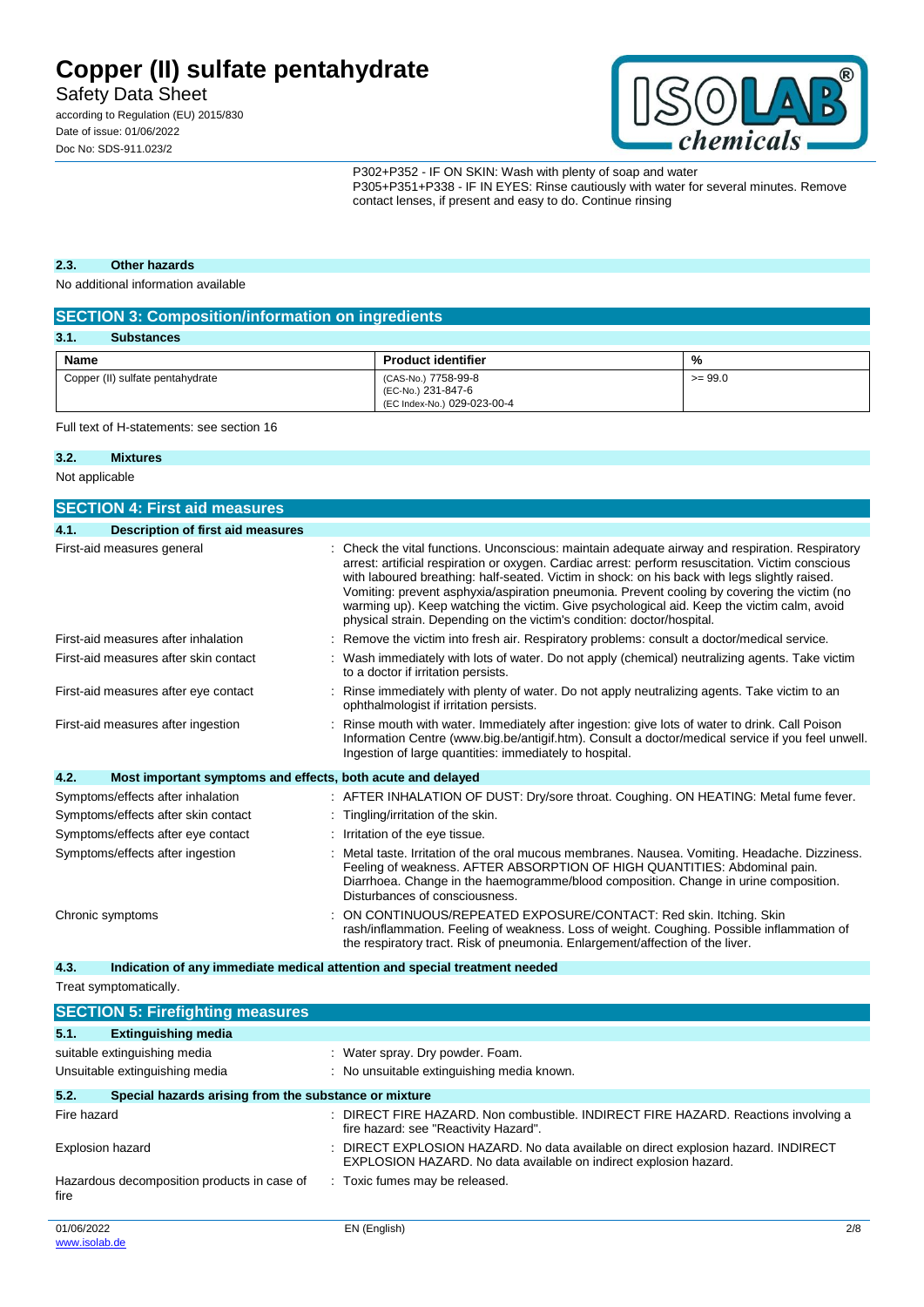Safety Data Sheet

according to Regulation (EU) 2015/830 Date of issue: 01/06/2022 Doc No: SDS-911.023/2



| 5.3.         | <b>Advice for firefighters</b>                                      |                                                                                                                                                                                                        |
|--------------|---------------------------------------------------------------------|--------------------------------------------------------------------------------------------------------------------------------------------------------------------------------------------------------|
|              | Protection during firefighting                                      | Do not attempt to take action without suitable protective equipment. Self-contained breathing<br>apparatus. Complete protective clothing.                                                              |
|              | <b>SECTION 6: Accidental release measures</b>                       |                                                                                                                                                                                                        |
| 6.1.         | Personal precautions, protective equipment and emergency procedures |                                                                                                                                                                                                        |
| 6.1.1.       | For non-emergency personnel                                         |                                                                                                                                                                                                        |
|              | Protective equipment                                                | Gloves. Face-shield. Protective clothing. Dust cloud production: compressed air/oxygen<br>apparatus. Dust cloud production: dust-tight suit. See "Material-Handling" to select protective<br>clothing. |
|              | Emergency procedures                                                | Ventilate spillage area. Avoid contact with skin and eyes.                                                                                                                                             |
|              | Measures in case of dust release                                    | In case of dust production: keep upwind. Dust production: have neighbourhood close doors and<br>windows.                                                                                               |
| 6.1.2.       | For emergency responders                                            |                                                                                                                                                                                                        |
|              | Protective equipment                                                | Do not attempt to take action without suitable protective equipment. For further information<br>refer to section 8: "Exposure controls/personal protection".                                           |
| 6.2.         | <b>Environmental precautions</b>                                    |                                                                                                                                                                                                        |
|              | Prevent soil and water pollution. Prevent spreading in sewers.      |                                                                                                                                                                                                        |
| 6.3.         | Methods and material for containment and cleaning up                |                                                                                                                                                                                                        |
|              | For containment                                                     | Collect spillage.                                                                                                                                                                                      |
|              | Other information                                                   | Dispose of materials or solid residues at an authorized site.                                                                                                                                          |
| 6.4.         | <b>Reference to other sections</b>                                  |                                                                                                                                                                                                        |
|              | For further information refer to section 13. See Heading 8.         |                                                                                                                                                                                                        |
|              | <b>SECTION 7: Handling and storage</b>                              |                                                                                                                                                                                                        |
| 7.1.         | <b>Precautions for safe handling</b>                                |                                                                                                                                                                                                        |
|              | Precautions for safe handling                                       | Ensure good ventilation of the work station. Avoid contact with skin and eyes. Wear personal<br>protective equipment.                                                                                  |
|              | Hygiene measures                                                    | Do not eat, drink or smoke when using this product. Always wash hands after handling the<br>product.                                                                                                   |
| 7.2.         | Conditions for safe storage, including any incompatibilities        |                                                                                                                                                                                                        |
|              | Storage conditions                                                  | Store in a well-ventilated place. Keep cool.                                                                                                                                                           |
|              | Heat and ignition sources                                           | KEEP SUBSTANCE AWAY FROM: heat sources. ignition sources.                                                                                                                                              |
| Storage area |                                                                     | Store in a dry area. Keep container in a well-ventilated place.                                                                                                                                        |
|              | Special rules on packaging                                          | SPECIAL REQUIREMENTS: hermetical. watertight. dry. clean. correctly labelled. meet the<br>legal requirements. Secure fragile packagings in solid containers.                                           |
|              | Packaging materials                                                 | SUITABLE MATERIAL: No data available. MATERIAL TO AVOID: No data available.                                                                                                                            |
| 7.3.         | Specific end use(s)                                                 |                                                                                                                                                                                                        |
|              | No additional information available                                 |                                                                                                                                                                                                        |
|              | <b>SECTION 8: Exposure controls/personal protection</b>             |                                                                                                                                                                                                        |

#### **8.1. Control parameters**

No additional information available

#### **8.2. Exposure controls**

#### **Appropriate engineering controls:**

Ensure good ventilation of the work station.

#### **Hand protection:**

Protective gloves

#### **Eye protection:**

Safety glasses

#### **Skin and body protection:**

Wear suitable protective clothing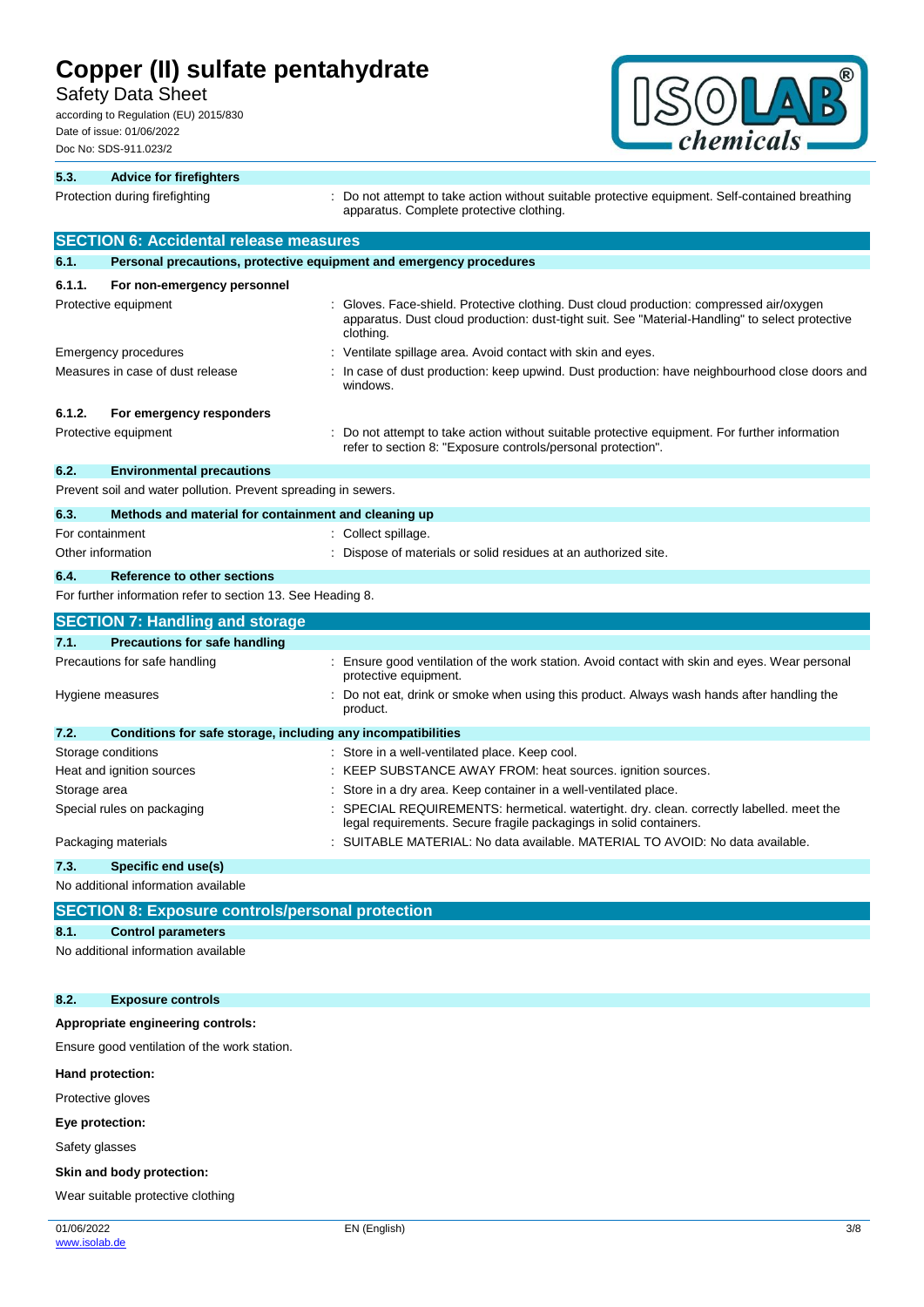Safety Data Sheet

according to Regulation (EU) 2015/830 Date of issue: 01/06/2022 Doc No: SDS-911.023/2



#### **Respiratory protection:**

In case of insufficient ventilation, wear suitable respiratory equipment

#### **Environmental exposure controls:**

Avoid release to the environment.

| <b>SECTION 9: Physical and chemical properties</b>            |  |                                                                                      |  |  |
|---------------------------------------------------------------|--|--------------------------------------------------------------------------------------|--|--|
| Information on basic physical and chemical properties<br>9.1. |  |                                                                                      |  |  |
| Physical state                                                |  | Solid                                                                                |  |  |
| Appearance                                                    |  | Crystalline solid. Crystalline powder.                                               |  |  |
| Molecular mass                                                |  | 249.68 g/mol                                                                         |  |  |
| Colour                                                        |  | Blue.                                                                                |  |  |
| Odour                                                         |  | Odourless.                                                                           |  |  |
| Odour threshold                                               |  | No data available                                                                    |  |  |
| рH                                                            |  | 3.5 - 4.5 (50 g/l, H <sub>2</sub> O, 20 °C)                                          |  |  |
| Relative evaporation rate (butylacetate=1)                    |  | No data available                                                                    |  |  |
| Melting point                                                 |  | 110 $\degree$ C                                                                      |  |  |
| Freezing point                                                |  | No data available                                                                    |  |  |
| Boiling point                                                 |  | Not applicable                                                                       |  |  |
| Flash point                                                   |  | Not applicable                                                                       |  |  |
| Auto-ignition temperature                                     |  | No data available                                                                    |  |  |
| Decomposition temperature                                     |  | No data available                                                                    |  |  |
| Flammability (solid, gas)                                     |  | No data available                                                                    |  |  |
| Vapour pressure                                               |  | 9.7 hPa (25°C)                                                                       |  |  |
| Relative vapour density at 20 °C                              |  | No data available                                                                    |  |  |
| Relative density                                              |  | No data available                                                                    |  |  |
| Density                                                       |  | 2.284 g/cm3 (20 $°C$ )                                                               |  |  |
| Solubility                                                    |  | Soluble in water. Soluble in methanol. Soluble in glycerol.<br>Water: 317 g/l (20°C) |  |  |
| Log Pow                                                       |  | No data available                                                                    |  |  |
| Viscosity, kinematic                                          |  | No data available                                                                    |  |  |
| Viscosity, dynamic                                            |  | No data available                                                                    |  |  |
| <b>Explosive properties</b>                                   |  | No data available                                                                    |  |  |
| Oxidising properties                                          |  | No data available                                                                    |  |  |
| <b>Explosion limits</b>                                       |  | No data available                                                                    |  |  |

#### **9.2. Other information**

No additional information available

|       | <b>SECTION 10: Stability and reactivity</b>                                                          |
|-------|------------------------------------------------------------------------------------------------------|
| 10.1. | <b>Reactivity</b>                                                                                    |
|       | The product is non-reactive under normal conditions of use, storage and transport.                   |
| 10.2. | <b>Chemical stability</b>                                                                            |
|       | Stable under normal conditions.                                                                      |
| 10.3. | Possibility of hazardous reactions                                                                   |
|       | No dangerous reactions known under normal conditions of use.                                         |
| 10.4. | <b>Conditions to avoid</b>                                                                           |
|       | None under recommended storage and handling conditions (see section 7).                              |
| 10.5. | Incompatible materials                                                                               |
|       | No additional information available                                                                  |
| 10.6. | <b>Hazardous decomposition products</b>                                                              |
|       | Under normal conditions of storage and use, hazardous decomposition products should not be produced. |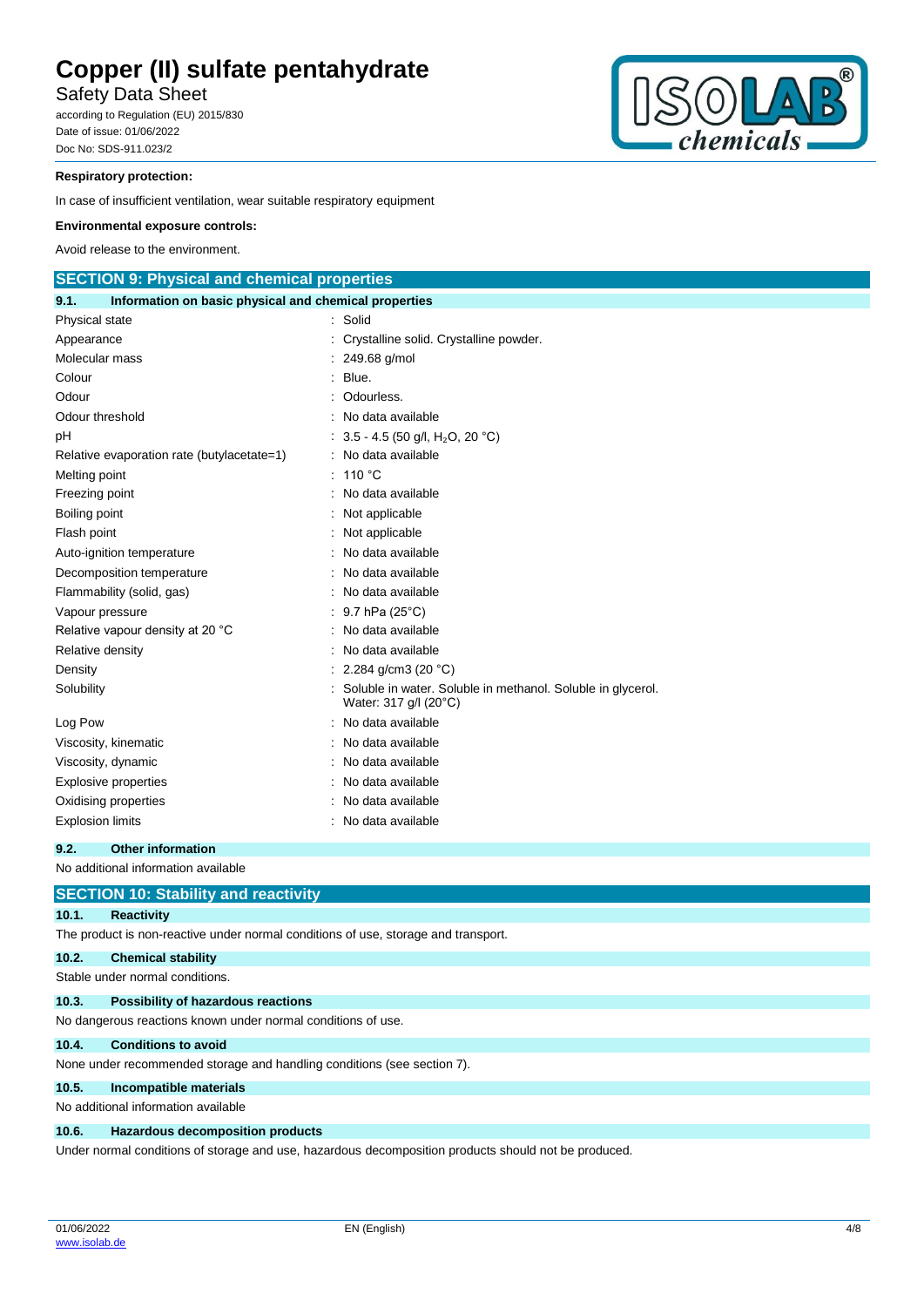Safety Data Sheet

according to Regulation (EU) 2015/830 Date of issue: 01/06/2022 Doc No: SDS-911.023/2



| <b>SECTION 11: Toxicological information</b>                                                                           |                                                                          |            |            |  |
|------------------------------------------------------------------------------------------------------------------------|--------------------------------------------------------------------------|------------|------------|--|
| 11.1.<br>Information on toxicological effects                                                                          |                                                                          |            |            |  |
| Acute toxicity                                                                                                         | : Oral: Harmful if swallowed.                                            |            |            |  |
| Copper (II) sulfate pentahydrate (7758-99-8)                                                                           |                                                                          |            |            |  |
| LD50 oral rat                                                                                                          | 960 mg/kg                                                                |            |            |  |
| LD50 dermal rabbit                                                                                                     | > 2000 mg/kg (Rabbit; Literature study; OECD 402: Acute Dermal Toxicity) |            |            |  |
| Skin corrosion/irritation                                                                                              | Causes skin irritation.                                                  |            |            |  |
| Serious eye damage/irritation                                                                                          | Causes serious eye irritation.                                           |            |            |  |
| Respiratory or skin sensitisation                                                                                      | Not classified                                                           |            |            |  |
| Germ cell mutagenicity                                                                                                 | Not classified                                                           |            |            |  |
| Carcinogenicity                                                                                                        | Not classified                                                           |            |            |  |
| Reproductive toxicity                                                                                                  | Not classified                                                           |            |            |  |
| STOT-single exposure                                                                                                   | Not classified                                                           |            |            |  |
| STOT-repeated exposure                                                                                                 | Not classified                                                           |            |            |  |
| Aspiration hazard                                                                                                      | Not classified                                                           |            |            |  |
|                                                                                                                        |                                                                          |            |            |  |
| <b>SECTION 12: Ecological information</b>                                                                              |                                                                          |            |            |  |
| 12.1.<br><b>Toxicity</b>                                                                                               |                                                                          |            |            |  |
| Ecology - general                                                                                                      | : Very toxic to aquatic life with long lasting effects.                  |            |            |  |
| 12.2.<br>Persistence and degradability                                                                                 |                                                                          |            |            |  |
| No additional information available                                                                                    |                                                                          |            |            |  |
| 12.3.<br><b>Bioaccumulative potential</b>                                                                              |                                                                          |            |            |  |
| No additional information available                                                                                    |                                                                          |            |            |  |
| 12.4.<br><b>Mobility in soil</b>                                                                                       |                                                                          |            |            |  |
| No additional information available                                                                                    |                                                                          |            |            |  |
| 12.5.<br><b>Results of PBT and vPvB assessment</b>                                                                     |                                                                          |            |            |  |
| No additional information available                                                                                    |                                                                          |            |            |  |
| <b>Other adverse effects</b><br>12.6.                                                                                  |                                                                          |            |            |  |
| No additional information available                                                                                    |                                                                          |            |            |  |
| <b>SECTION 13: Disposal considerations</b>                                                                             |                                                                          |            |            |  |
| 13.1.<br><b>Waste treatment methods</b>                                                                                |                                                                          |            |            |  |
| Dispose of contents/container in accordance with licensed collector's sorting instructions.<br>Waste treatment methods |                                                                          |            |            |  |
| <b>SECTION 14: Transport information</b>                                                                               |                                                                          |            |            |  |
| In accordance with ADR / RID / IMDG / IATA / ADN                                                                       |                                                                          |            |            |  |
| <b>IMDG</b><br><b>ADR</b>                                                                                              | <b>IATA</b>                                                              | <b>ADN</b> | <b>RID</b> |  |
| 14.1.<br><b>UN</b> number                                                                                              |                                                                          |            |            |  |
| 3077<br>3077                                                                                                           | 3077                                                                     | 3077       | 3077       |  |

| UN proper shipping name<br>14.2.                                                             |                                                                                                                   |                                                                          |                                                                                                       |                                                                                       |
|----------------------------------------------------------------------------------------------|-------------------------------------------------------------------------------------------------------------------|--------------------------------------------------------------------------|-------------------------------------------------------------------------------------------------------|---------------------------------------------------------------------------------------|
| <b>ENVIRONMENTALLY</b><br><b>HAZARDOUS</b><br>SUBSTANCE, SOLID,                              | <b>ENVIRONMENTALLY</b><br><b>HAZARDOUS</b><br>SUBSTANCE, SOLID,                                                   | Environmentally<br>hazardous substance,<br>solid, n.o.s.                 | <b>ENVIRONMENTALLY</b><br><b>HAZARDOUS</b><br>SUBSTANCE, SOLID,                                       | <b>ENVIRONMENTALLY</b><br><b>HAZARDOUS</b><br>SUBSTANCE, SOLID,                       |
| N.O.S.                                                                                       | N.O.S.                                                                                                            |                                                                          | N.O.S.                                                                                                | N.O.S.                                                                                |
| Transport document description (ADR)                                                         |                                                                                                                   |                                                                          |                                                                                                       |                                                                                       |
| <b>UN 3077</b><br>ENVIRONMENTALLY<br><b>HAZARDOUS</b><br>SUBSTANCE, SOLID,<br>N.O.S., 9, III | <b>UN 3077</b><br>ENVIRONMENTALLY<br><b>HAZARDOUS</b><br>SUBSTANCE, SOLID,<br>N.O.S., 9, III, MARINE<br>POLLUTANT | UN 3077 Environmentally<br>hazardous substance,<br>solid, n.o.s., 9, III | <b>UN 3077</b><br><b>ENVIRONMENTALLY</b><br><b>HAZARDOUS</b><br>SUBSTANCE, SOLID.<br>$N.O.S., 9.$ III | UN 3077<br>ENVIRONMENTALLY<br><b>HAZARDOUS</b><br>SUBSTANCE, SOLID,<br>N.O.S., 9, III |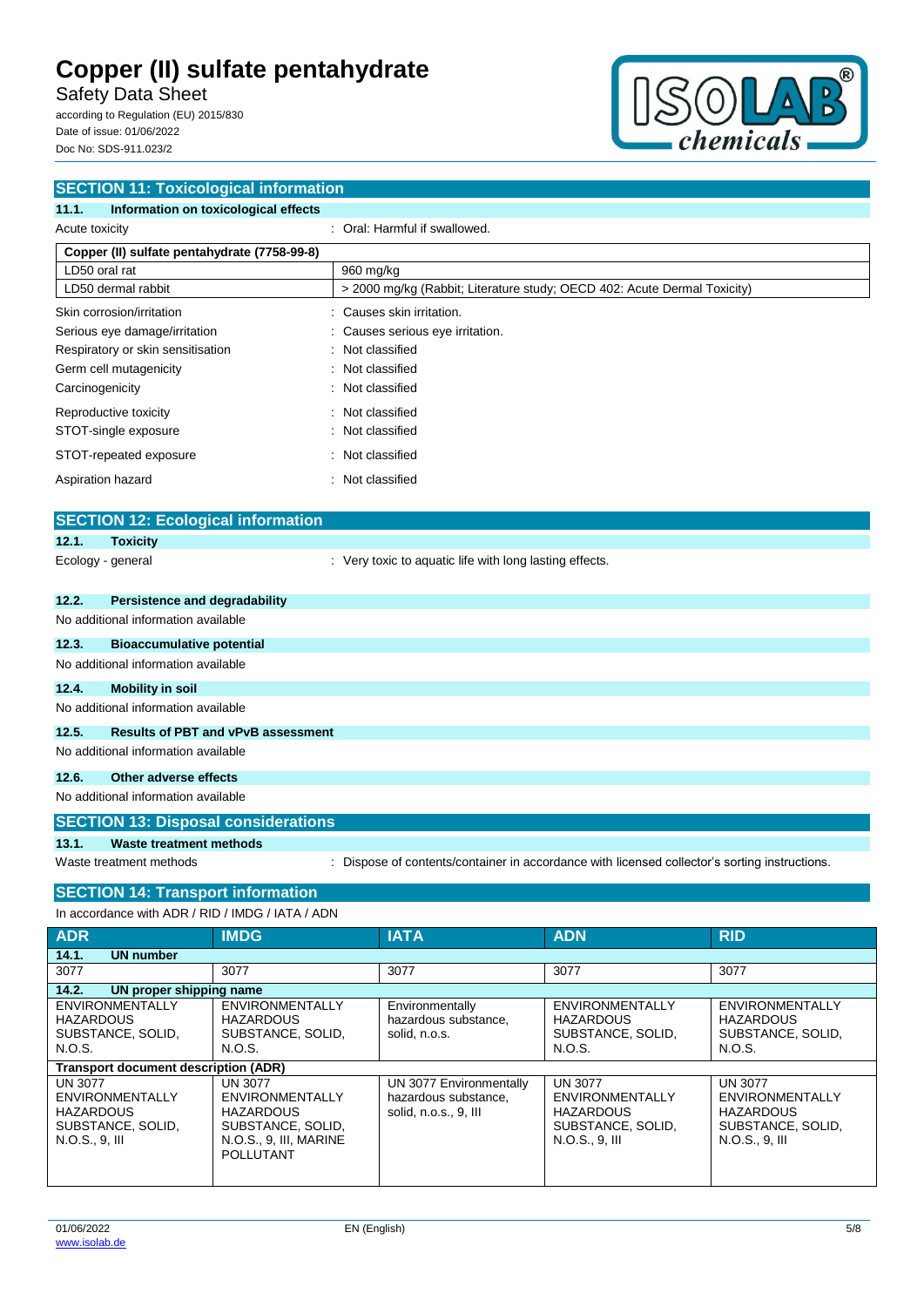Safety Data Sheet

according to Regulation (EU) 2015/830 Date of issue: 01/06/2022 Doc No: SDS-911.023/2



| <b>ADR</b>                                 | <b>IMDG</b>                                                    | <b>IATA</b>                           | <b>ADN</b>                            | <b>RID</b>                            |  |  |  |
|--------------------------------------------|----------------------------------------------------------------|---------------------------------------|---------------------------------------|---------------------------------------|--|--|--|
| 14.3.<br><b>Transport hazard class(es)</b> |                                                                |                                       |                                       |                                       |  |  |  |
| 9                                          | 9                                                              | 9                                     | 9                                     | 9                                     |  |  |  |
|                                            |                                                                |                                       |                                       |                                       |  |  |  |
| <b>Packing group</b><br>14.4.              |                                                                |                                       |                                       |                                       |  |  |  |
| Ш                                          | Ш                                                              | Ш                                     | Ш                                     | Ш                                     |  |  |  |
| <b>Environmental hazards</b><br>14.5.      |                                                                |                                       |                                       |                                       |  |  |  |
| Dangerous for the<br>environment : Yes     | Dangerous for the<br>environment: Yes<br>Marine pollutant: Yes | Dangerous for the<br>environment: Yes | Dangerous for the<br>environment: Yes | Dangerous for the<br>environment: Yes |  |  |  |
| No supplementary information available     |                                                                |                                       |                                       |                                       |  |  |  |

| - Overland transport                                                       |                           |
|----------------------------------------------------------------------------|---------------------------|
| Classification code (ADR)                                                  | $:$ M7                    |
| Special provisions (ADR)                                                   | 274, 335, 375, 601        |
| Limited quantities (ADR)                                                   | 5kg<br>÷.                 |
| Excepted quantities (ADR)                                                  | $E = 51$                  |
| Packing instructions (ADR)                                                 | : P002, IBC08, LP02, R001 |
| Special packing provisions (ADR)                                           | $:$ PP12, B3              |
| Mixed packing provisions (ADR)                                             | MP10<br>÷.                |
| Portable tank and bulk container instructions<br>(ADR)                     | : T1, BK1, BK2, BK3       |
| Portable tank and bulk container special<br>provisions (ADR)               | : TP33                    |
| Tank code (ADR)                                                            | : SGAV, LGBV              |
| Vehicle for tank carriage                                                  | : AT                      |
| Transport category (ADR)                                                   | 3                         |
| Special provisions for carriage - Packages<br>(ADR)                        | : V13                     |
| Special provisions for carriage - Bulk (ADR)                               | $:$ VC1, VC2              |
| Special provisions for carriage - Loading,<br>unloading and handling (ADR) | CV13                      |
| Hazard identification number (Kemler No.)                                  | ÷<br>90                   |
| Orange plates                                                              | İ<br>90<br>3077           |
| EAC code                                                                   | 2Z<br>÷.                  |
| - Transport by sea                                                         |                           |
| Special provisions (IMDG)                                                  | : 274, 335, 966, 967, 969 |
| Limited quantities (IMDG)                                                  | 5 kg                      |
| Excepted quantities (IMDG)                                                 | E1                        |
| Packing instructions (IMDG)                                                | : P002, LP02              |
| Special packing provisions (IMDG)                                          | <b>PP12</b>               |

IBC packing instructions (IMDG) : IBC08 IBC special provisions (IMDG) : B3

Tank special provisions (IMDG) : TP33 EmS-No. (Fire) : F-A EmS-No. (Spillage) : S-F Stowage category (IMDG)  $\qquad \qquad$ : A Stowage and handling (IMDG) : SW23

Tank instructions (IMDG) : T1, BK1, BK2, BK3

# **14.6. Special precautions for user**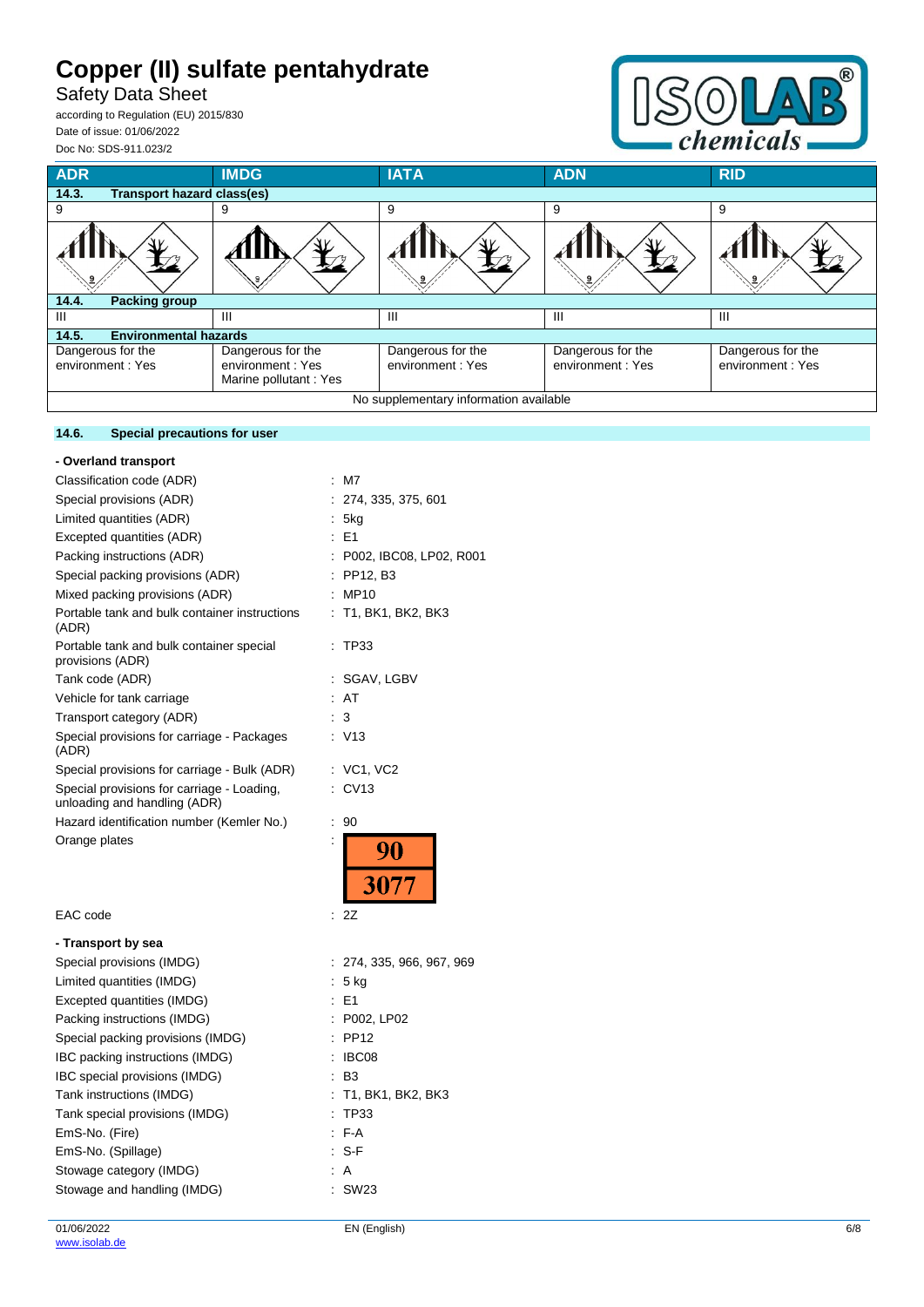Safety Data Sheet

according to Regulation (EU) 2015/830 Date of issue: 01/06/2022 Doc No: SDS-911.023/2



| MFAG-No                                                                    | : 171                                                                                                                |
|----------------------------------------------------------------------------|----------------------------------------------------------------------------------------------------------------------|
| - Air transport                                                            |                                                                                                                      |
| PCA Excepted quantities (IATA)                                             | : E1                                                                                                                 |
| PCA Limited quantities (IATA)                                              | : Y956                                                                                                               |
| PCA limited quantity max net quantity (IATA)                               | : 30kgG                                                                                                              |
| PCA packing instructions (IATA)                                            | : 956                                                                                                                |
| PCA max net quantity (IATA)                                                | 400kg                                                                                                                |
| CAO packing instructions (IATA)                                            | : 956                                                                                                                |
| CAO max net quantity (IATA)                                                | : 400kg                                                                                                              |
| Special provisions (IATA)                                                  | : A97, A158, A179, A197                                                                                              |
| ERG code (IATA)                                                            | : 9L                                                                                                                 |
| - Inland waterway transport                                                |                                                                                                                      |
| Classification code (ADN)                                                  | $:$ M7                                                                                                               |
| Special provisions (ADN)                                                   | : 274, 335, 375, 601                                                                                                 |
| Limited quantities (ADN)                                                   | $: 5$ kg                                                                                                             |
| Excepted quantities (ADN)                                                  | $\therefore$ E1                                                                                                      |
| Equipment required (ADN)                                                   | $\therefore$ PP, A                                                                                                   |
| Number of blue cones/lights (ADN)                                          | : 0                                                                                                                  |
| Additional requirements/Remarks (ADN)                                      | * Only in the molten state. ** For carriage in bulk see also 7.1.4.1. ** * Only in the case of<br>transport in bulk. |
|                                                                            |                                                                                                                      |
| - Rail transport                                                           |                                                                                                                      |
| Classification code (RID)                                                  | $:$ M7                                                                                                               |
| Special provisions (RID)                                                   | : 274, 335, 375, 601                                                                                                 |
| Limited quantities (RID)                                                   | : 5kg                                                                                                                |
| Excepted quantities (RID)                                                  | $\therefore$ E1                                                                                                      |
| Packing instructions (RID)                                                 | : P002, IBC08, LP02, R001                                                                                            |
| Special packing provisions (RID)                                           | $:$ PP12, B3                                                                                                         |
| Mixed packing provisions (RID)                                             | : MP10                                                                                                               |
| Portable tank and bulk container instructions<br>(RID)                     | $:$ T1, BK1, BK2                                                                                                     |
| Portable tank and bulk container special<br>provisions (RID)               | : TP33                                                                                                               |
| Tank codes for RID tanks (RID)                                             | : SGAV, LGBV                                                                                                         |
| Transport category (RID)                                                   | $\cdot$ 3                                                                                                            |
| Special provisions for carriage - Packages<br>(RID)                        | W13                                                                                                                  |
| Special provisions for carriage - Bulk (RID)                               | $:$ VC1, VC2                                                                                                         |
| Special provisions for carriage - Loading,<br>unloading and handling (RID) | : CW13, CW31                                                                                                         |
| Colis express (express parcels) (RID)                                      | $\therefore$ CE11                                                                                                    |

**14.7. Transport in bulk according to Annex II of Marpol and the IBC Code**

Not applicable

**SECTION 15: Regulatory information**

**15.1. Safety, health and environmental regulations/legislation specific for the substance or mixture**

### **15.1.1. EU-Regulations**

No REACH Annex XVII restrictions

Copper (II) sulfate pentahydrate is not on the REACH Candidate List Copper (II) sulfate pentahydrate is not on the REACH Annex XIV List

#### **15.1.2. National regulations**

**Germany**